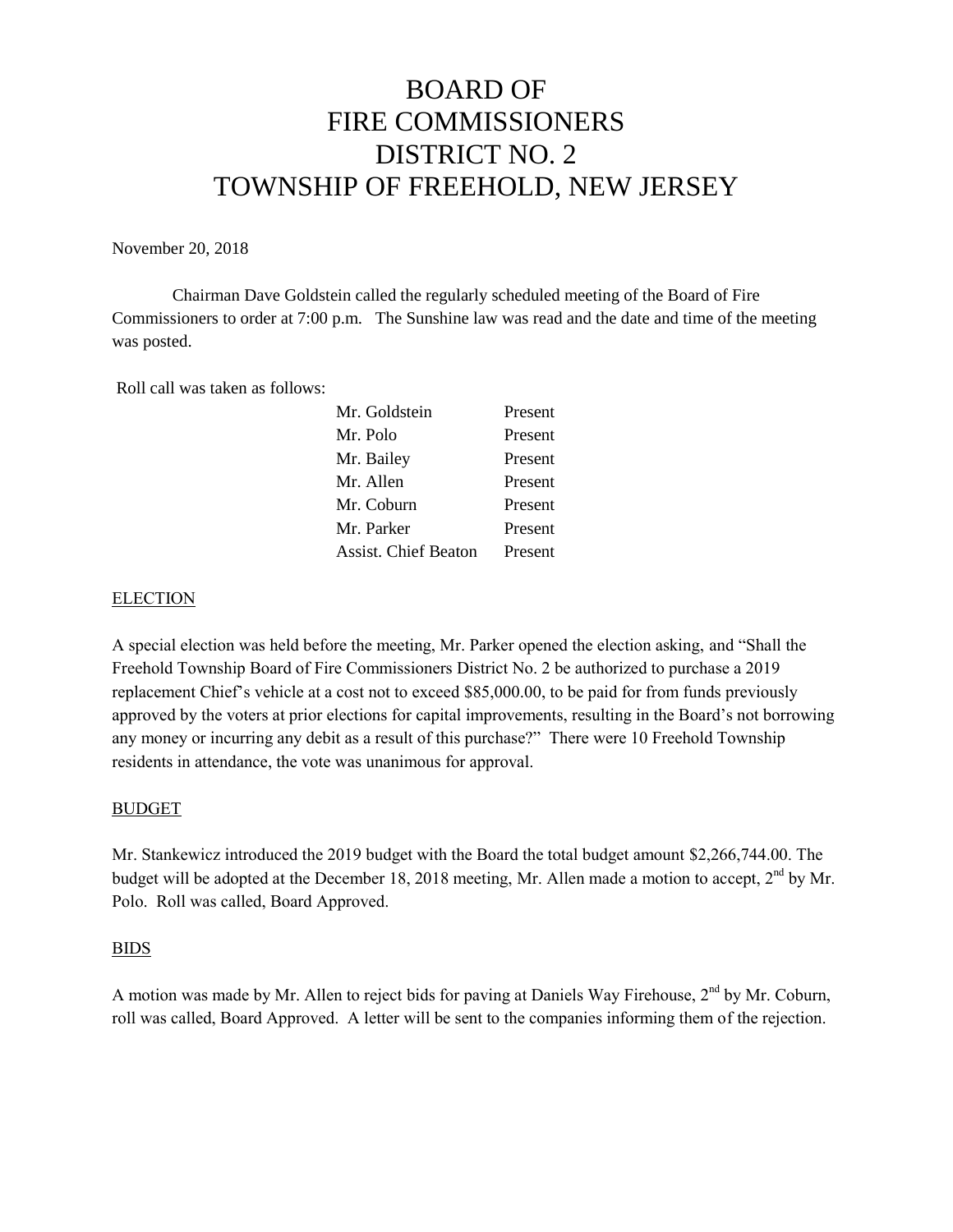#### **CORRESPONDENCE**

Received a letter from Greenblade regarding the Fire Departments generator.

#### CHIEF'S REPORT

31 calls for the month of October

Lt. Taylor will be stepping down from the line due to personal reasons, the Chief would like to keep him on as our Chief Engineer.

'90 is back in service.

Chief Murray has a few quotes on the new Chief pickups, all are under 85k, the line officers are trying to narrow down the best price, will present it to the Board at the December meeting, with the final quote to order after the February vote.

Chief's budget will be updated at next month's meeting, there are outstanding invoices.

Service on all trucks should be completed.

Greenblade returned the generator and serviced equipment on '73, '74, '75, '76, they will work on '77, '90 and '85 shortly. The Fire Company will be using Greenblade and Bargs as needed.

Operation Santa will be December 19 thru December 21 for delivering presents and Santa Run on December 22.

Captain Rehberg presented the Jackets for the members in top 10 most calls for the year, the price will be \$110, this will come out of the Chief's budget.

#### RADIO AND ALARM

Mr. Allen spoke with Chief Murray about purchasing in portables, for \$8,700 each. Chief Murray to bring back final quote next meeting.

#### BUILDING

Nothing at this time.

#### INSURANCE

Mr. Allen would like to look into if non-active members should be covered by workers comp. insurance, once the list from the Chief is received, a determination can be made if there would be any savings.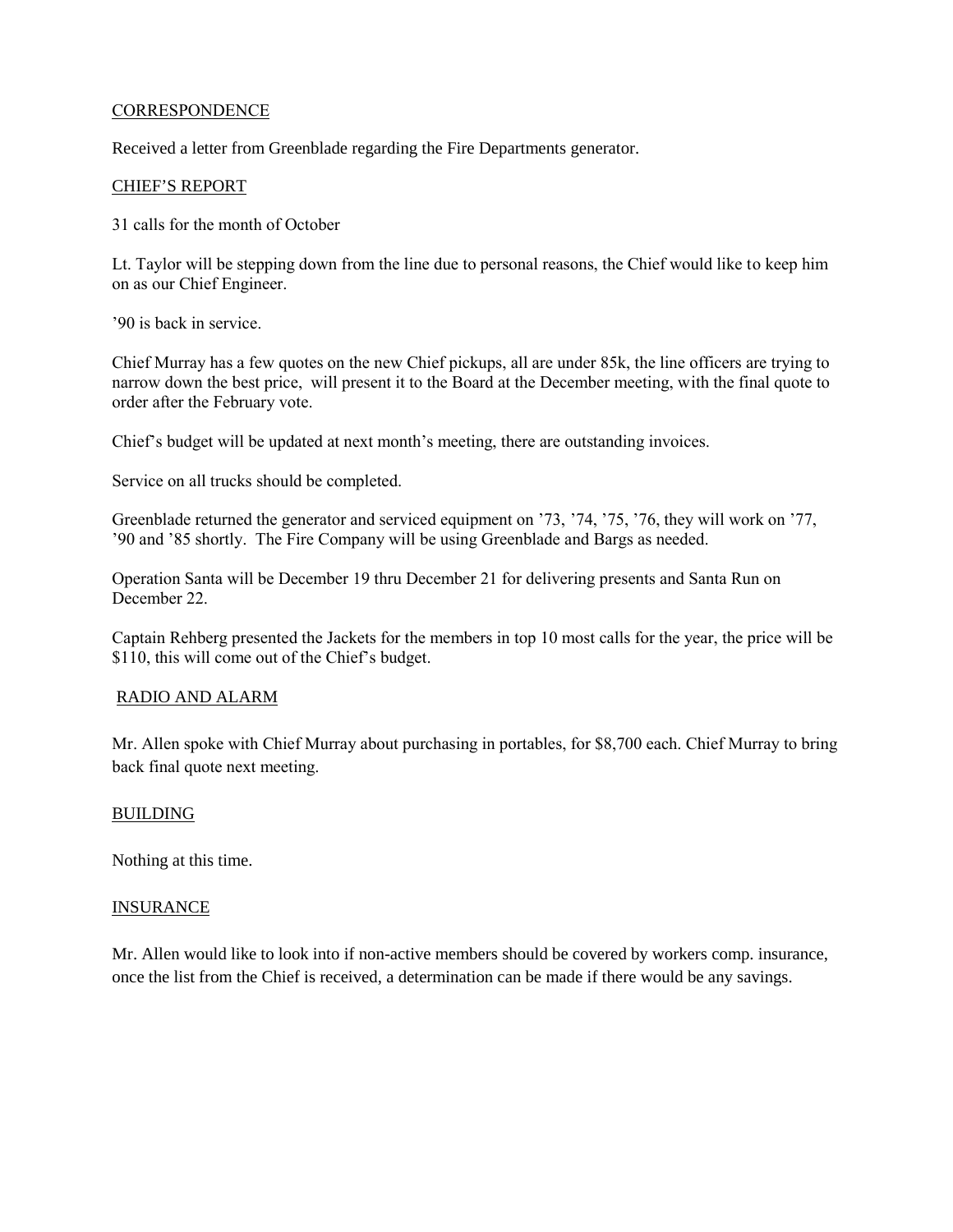Mr. Coburn made a motion that Life Insurance will cover all members, including life members. 2<sup>nd</sup> by Mr. Bailey, Board Approved.

## MAINTENANCE

## **Maintenance Items 11-20-18**

## **Deficiency's from the PM services 2018:**

16-2-75

1. There is a rubber hose that is leaking from the tank to the pump and there is limited access due to a crossmember and air tank being in the way. Truck will need to be brought into shop to repair. Need to schedule.

2. crew door switches sticking. Replaced both switches **REPAIRED**

3. Driver side brake light inop. Stripped/broken screws on the lens and corroded socket. **REPAIRED**

4. Air leak at rear upper tank drain valve. Replaced drain valve **REPAIRED**

5. Rear discharge leaked vacuum. Valve was rebuilt **REPAIRED**

## 16- 2-76

Driver's side and passage side front rear spring hangers not taking grease REPAIRED Driver side rear dis leaking under vac **REPAIRED**

16-2-77

Driver and passenger side front rear spring hangers not taking grease **REPAIRED** Driver side rear dis leaking under vac **REPAIRED**

16-2-74

Driver side quartz light out **REPAIRED** Passenger side brake light out **REPAIRED** air leak **REPAIRED** Dis #3 leaking **REPAIRED**

Hose bed cover install on 2- 90 is re-scheduled for 11-26-18

Per Edwards tire, Michelin has zero stock in rear tires that we need, additionally Michelin is not on state contract, Good Year is on state contract and that is what we put on 2-77 last year. We mentioned we needed tire for 75 and 76 however 74 is also overdue, Prices as follows: 16-2-74 - \$3,039.52 16-2-75 - \$ 3,762.04 16-2-76 - \$ 3,762.04

Total for Good Year tires on state contract \$ 10,563.00

Estimate for LED upgraded lights from Blaze emergency equipment on 2-90 has been signed, parts are on order.

#### NEW BUSINESS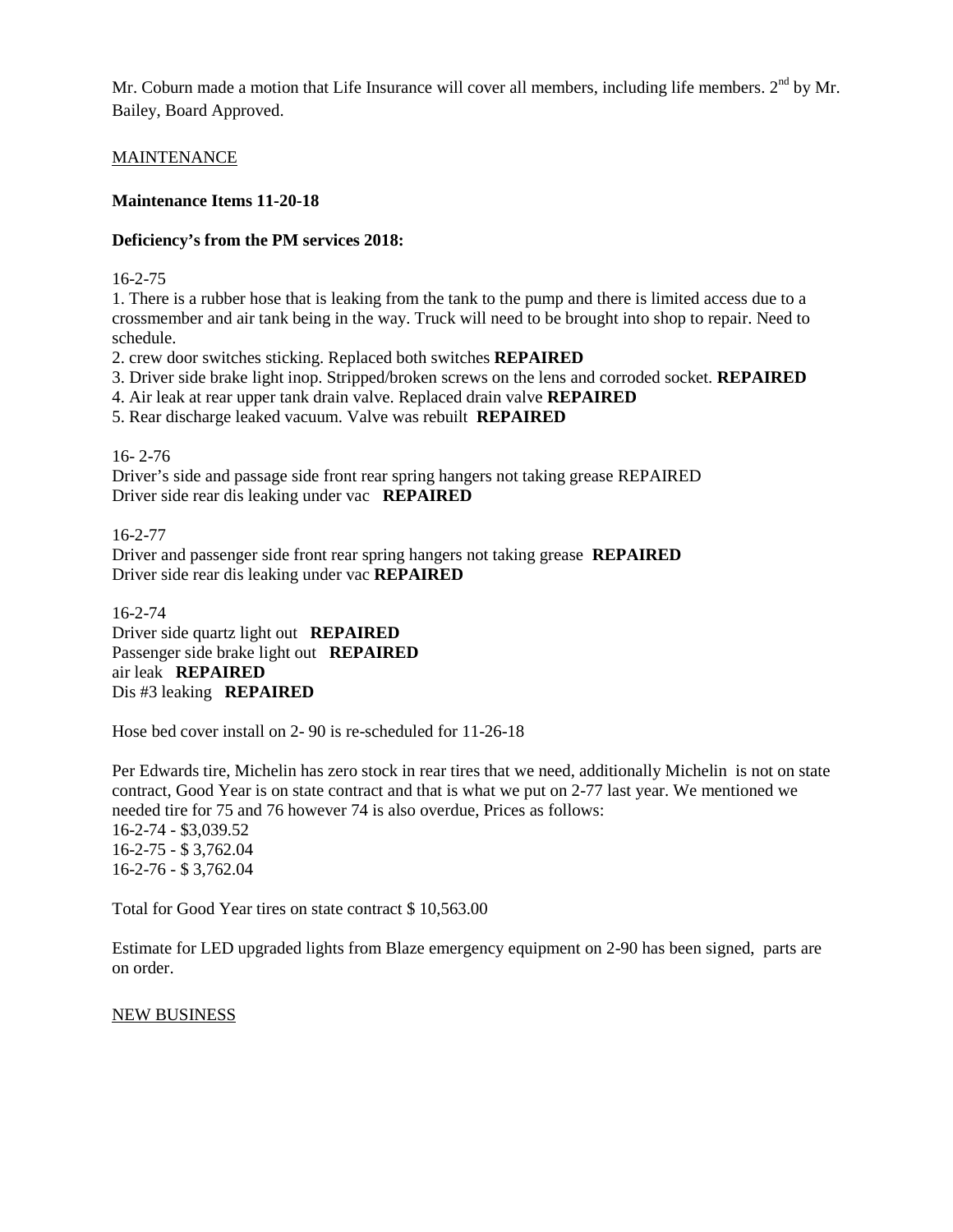Assistant Chief Beaton presented using Route 33 carwash opposed to Raceway carwash, he will come back with prices next meeting.

Captain Rehberg presented final cost for the RFI system (inventory),  $$10,520.001$ <sup>st</sup> year includes scanner, tags and training, then \$1,100 yearly upgrade thereafter. Captain Rehberg will call the company to see if any Fire Department in the area are using this system.

### OLD BUSINESS

Mr. Allen spoke to Ocean Securities, will charge \$25 per firehouse to view camera's on phones, per month.

Mr. Allen received the price for new cameras and DVR's for all firehouse for the security system, the cost would be \$12,342.26. Mr. Allen made a motion,  $2<sup>nd</sup>$  by Mr. Bailey, roll was called Board Approved.

Mr. Allen received price for new lock for the cage in the amount of \$3,483. 53. Mr. Allen made a motion to purchase,  $2<sup>nd</sup>$  by Mr. Polo. Roll was called Board Approved.

## **TREASURE**

| Check # |                          | Amount       |
|---------|--------------------------|--------------|
| 10764   | JCP&L                    | \$1,141.82   |
| 10765   | <b>Staples</b>           | \$<br>244.16 |
| 10766   | <b>NJNG</b>              | \$<br>96.72  |
| 10767   | Optimum                  | \$<br>565.29 |
|         | 10768 Verizon Wireless   | \$<br>449.98 |
|         | 10769 P.L. Customs       | \$<br>70.48  |
|         | 10770 Continental Fire   | \$2,295.00   |
| 10771   | <b>B-Safe</b>            | \$2,342.07   |
|         | 10772 County of Monmouth | 937.38<br>\$ |
|         | 10773 Netlink IT         | \$<br>405.00 |
|         | 10774 Roux Associates    | \$<br>885.01 |
|         | 10775 U.S. Grounds       | \$<br>537.93 |
|         | 10776 Joe Panzarino      | \$3,011.86   |
| 10777   | Joe Amari                | \$1,062.93   |
| 10778   | Kelly Temple             | 240.00<br>\$ |
| 10779   | Barg's Lawn              | \$<br>70.21  |
| 10780   | <b>Access Health</b>     | \$<br>684.00 |
| 10781   | Fire and Safety Services | \$2,849.03   |
|         | 10782 Earhart Automotive | \$1,040.50   |